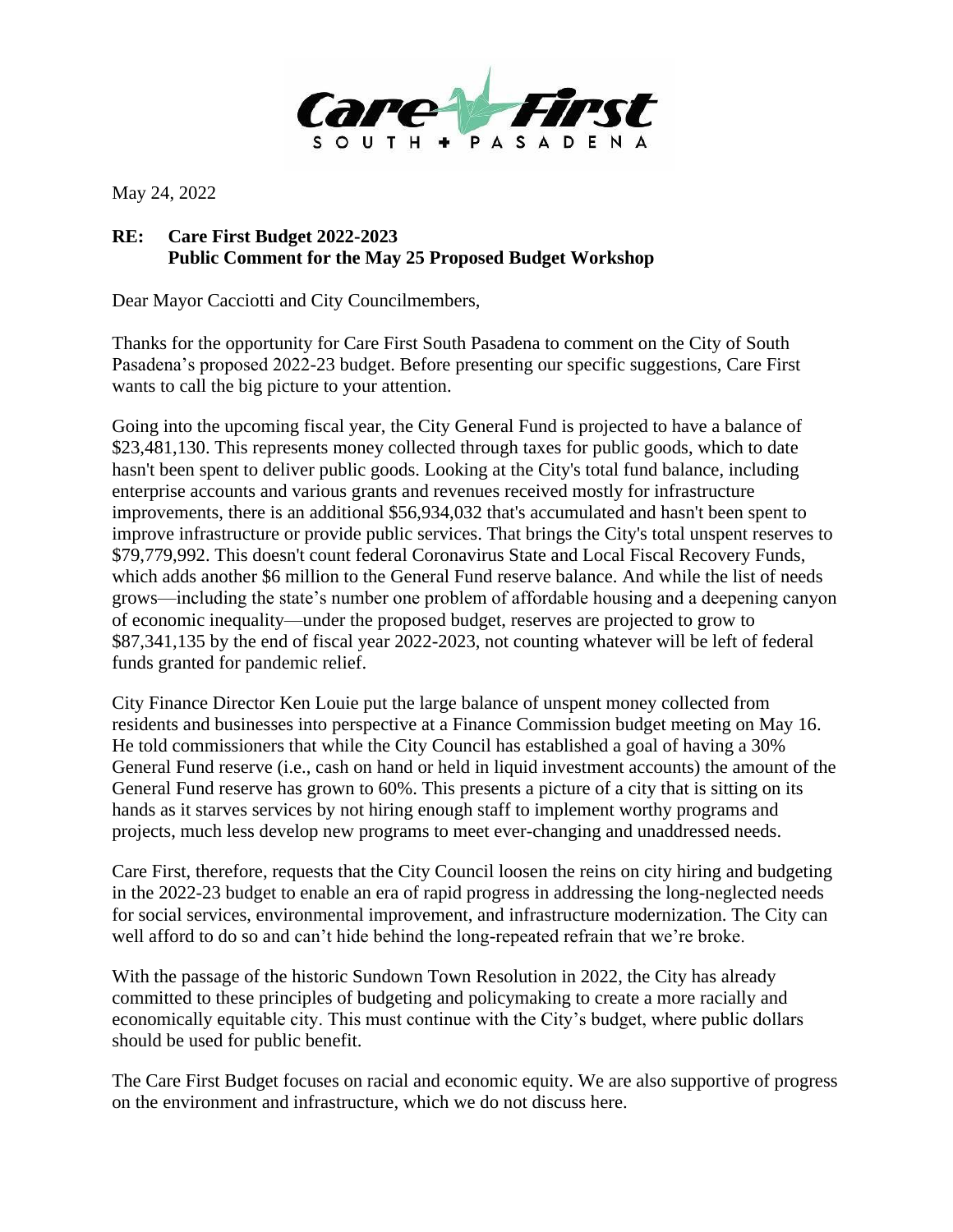## **1. South Pasadena Police Department**

Care First opposes any increase to the SPPD budget for this upcoming fiscal year, with the exception of increases in wages as required by the negotiated labor agreement for existing officers. As in years past, the police department occupies the largest portion of the city General Fund budget out of all city services and departments. SPPD proposes a budget of **\$10.68 million** from the General Fund, equivalent to **one-third of all proposed expenditures and a 7.3% increase from last fiscal year**. In comparison, the Fire Department has the second highest expenditures of the General Fund at \$6.58 million, with Community Development (including affordable housing development) trailing at only \$2.99 million, Community Services for seniors, youth, and all other residents at \$1.54 million, and Environmental Services at \$304,979.

| $2018 - 2019$                           | 2019 - 2020 | $2020 - 2021$ | $2021 - 2022$<br>(Budgeted) | $2022 - 2023$<br>(Proposed) |
|-----------------------------------------|-------------|---------------|-----------------------------|-----------------------------|
| \$8,391,436                             | \$9,171,740 | \$10,398,243  | \$9,960,831                 | \$10,684,973                |
| Percent change<br>from previous<br>year | 9.30%       | 13.37%        | $-4.21%$                    | $7.27\%$                    |

*Historical SPPD Budget (FY 2018-2023)*

For the past two years, Care First has advocated for the City to re-evaluate its budget decisions on public safety, with public opinion shifting to support more expansive views of public safety other than policing. Last year, the City reallocated \$200,000 from the police budget to fund the city's first mobile crisis response team. We wholeheartedly supported this effort.

More should be done in this direction to invest in approaches to public safety *other than policing*. Below, we propose several programs and services that will make our community safe without the need for use of force, surveillance, arrests, and dependence on any part of the carceral system. The economic needs of our time call for nothing less.

The City should continue to examine SPPD's expenditures and its efficacy in achieving public safety for all residents. What are the city's public safety needs? How are police services currently being utilized? Are Latinx and Black people disproportionately stopped or arrested by the police? Indeed, these are all questions that SPPD and the City have yet to answer, despite the City's year-long search for a contractor to start its assessment of SPPD's operations.

For these reasons, any increase in SPPD's budget for the next fiscal year requires substantial justification on how more spending is necessary for the city's public safety. Without such justification, the requested increases should not be approved. Specifically:

• By far, SPPD's largest expenditures are in officer and civilian staff salaries, overtime, and retirement benefits. SPPD proposes to fill two officer vacancies. SPPD suggests that filling these vacancies would reduce overtime, which exceeded expectations or budgeted

 Care First South Pasadena is a coalition of residents working to reimagine public safety and reallocate city dollars to reflect our community's priorities.

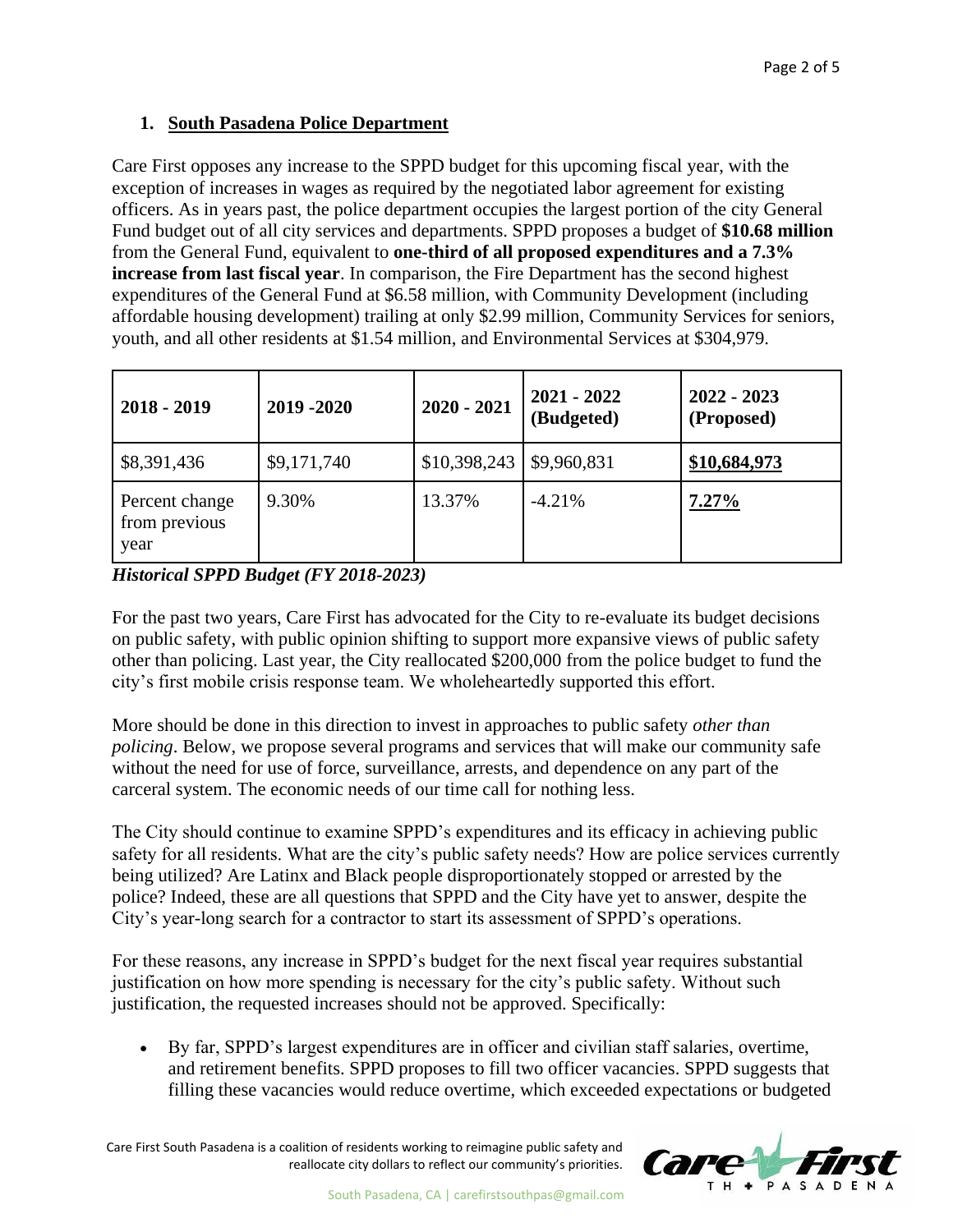costs this year. Yet SPPD's requested overtime for the next fiscal year is the same as it was this year at \$792,000 (actual expenditures for this year are not provided). At the same time, it is also requesting about \$200,000 more in retirement expenditures. What are the essential and nonessential overtime costs? What are the long-term retirement costs of hiring more officers? Until these questions can be answered and debated, the City should not approve the filling of these two positions.

- We absolutely oppose the proposed \$30,000 lease of Flock Camera Systems. This is a new surveillance system (license plate readers) that has not been vetted by the Public Safety Commission or at any public forum. We have serious civil liberty and privacy concerns with installing a new surveillance system, and making a fundamental change in policing policy through the budget process.
- The SPPD budget proposes purchasing two additional vehicles at \$120,000. Are these vehicles a part of the City's Green Action Plan that will move SPPD toward electrification of its fleet? Why are two additional vehicles needed? Until these questions can be answered and debated, the City should not approve the purchase of these vehicles.

**Rather than spend more on policing, the City should fund programs and positions that promote the health and safety of our entire community. Care First proposes the following: Rental Assistance Program; Housing Resource Center; City Position Dedicated to Diversity, Equity, and Inclusion; and Expanded Child Care.**

### **2. Rental Assistance Program**

Care First requests \$500,000 to pilot a citywide rental assistance program for low- to moderateincome individuals and families. This funding would be used to subsidize rental payments and assist renters to negotiate with landlords. The City can use funds from federal COVID relief funding and/or unused fund reserves.

The housing crisis in California and throughout Los Angeles County is at an all-time high. South Pasadena, along with all local jurisdictions, should alleviate rising rent burdens and protect more individuals from entering homelessness. Second to building more affordable housing, rental assistance for permanent housing is the next most effective program in preventing homelessness. Most of South Pasadena stands to benefit from a citywide rental assistance program that will provide a safety net for individuals and families who are facing financial difficulties.

Over half (53%) of South Pasadena's households are renters, and over half (52%) of renters are low- to moderate-income (households earning less than \$92,750 per year) based on Los Angeles County's median income. South Pasadena has 879 extremely low-income households (earning less than \$33,800 per year). There are only about 10 households with flexible Section 8 vouchers in the city, and there are no dedicated Section 8 vouchers for units in South Pasadena. Among low- and moderate-income renters, most are rent-burdened, meaning they pay more than 30% of their income toward rent. This also means that many of these households are vulnerable to missing rent and being evicted as soon as they face a loss in income.

 Care First South Pasadena is a coalition of residents working to reimagine public safety and reallocate city dollars to reflect our community's priorities.

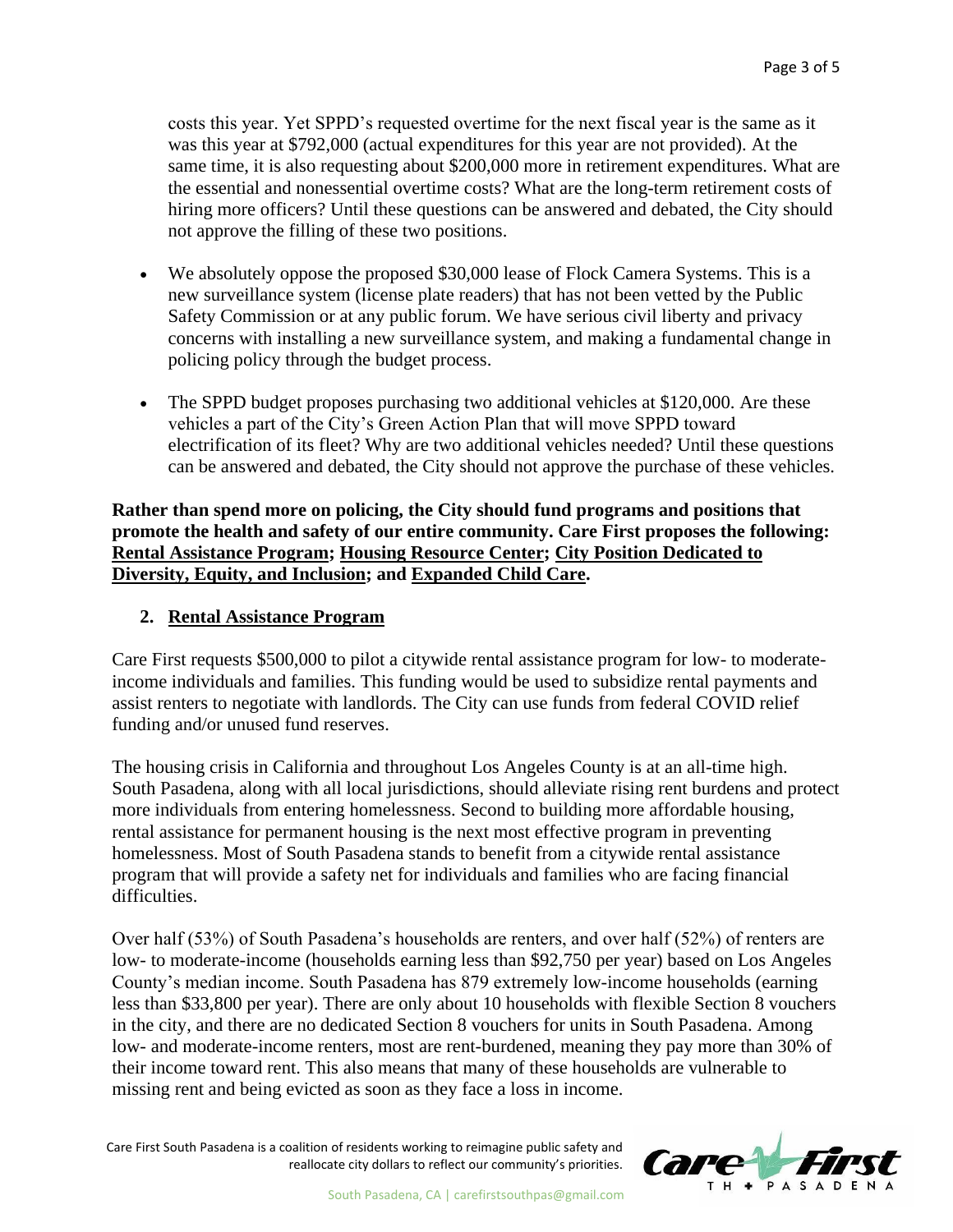There are currently 766 single-parent households, a decline from 924 single-parent households in 2010. Reasons for the decline in single-parent households in the city may be due to untenable living costs here. As stated in the city's *Housing Element* draft report, "[h]ousing opportunities for lower-income single-parent households with children can primarily be addressed through rental assistance and the provision of affordable rental units."

South Pasadena renters are feeling the crush of California's rising housing costs, and the City must address the unaffordability crisis head on. To put this into perspective, the lowest rent price for a one-unit bedroom in South Pasadena is about \$1,400 and two-bedroom is \$1,795; on the high end, these units are priced at about \$2,600 and \$3,450, respectively.

\*\*The housing data in this section are taken from the *2021-2029 General Plan Housing Element Revised Public Review Draft* (April 2022), https://www.southpasadenaca.gov/home/showpublisheddocument/29345/637860448360470000.

# **3. A to Z Housing Resource Center**

Care First proposes a one-stop shop for housing and social services for tenants at risk of eviction, and people experiencing housing insecurity and homelessness. We envision this as an "A to Z Housing Resource Center."

The City should use a portion of the \$6 million in federal COVID relief funding to assist individuals in the community who are at risk of losing housing or experiencing homelessness. The A to Z Housing Resource Center would contract with local service agencies–such as Union Station Homeless Services, Neighborhood Legal Services of Los Angeles, Housing Rights Center, Foothill Workforce Development Board, LA County Public Health, and Pasadena Community College–to provide services at a weekly drop-in center. At the drop-in center, tenants with questions about rent and evictions could seek legal assistance. Individuals experiencing homelessness can connect with Union Station caseworkers about the services they need to improve their quality of life and dignity and help facilitate their exit from homelessness. For example, people experiencing homelessness may seek assistance connecting with public benefits, transportation, and job training and employment opportunities. The Center should be at a central location in South Pasadena with wireless internet access and charging stations for cell phones.

### **4. Sundown Town Resolution Implementation**

South Pasadena passed a historic resolution in 2022 apologizing for its past as a sundown town and past practices of institutionalized racism. The City committed to several actions to promote racial equity moving forward. Among other policies and programs, the City "will evaluate policies, procedures, ordinances, programs, goals, and missions to foster an unbiased an inclusive environment, where no person or group is subject to discrimination, harassment, or disproportionate economic harm on the basis fo frace, ancestry, national origin, color, religion, sex or sexual orientation." To implement these actions, the City needs at least one full-time managerial or staff position.

 Care First South Pasadena is a coalition of residents working to reimagine public safety and reallocate city dollars to reflect our community's priorities.